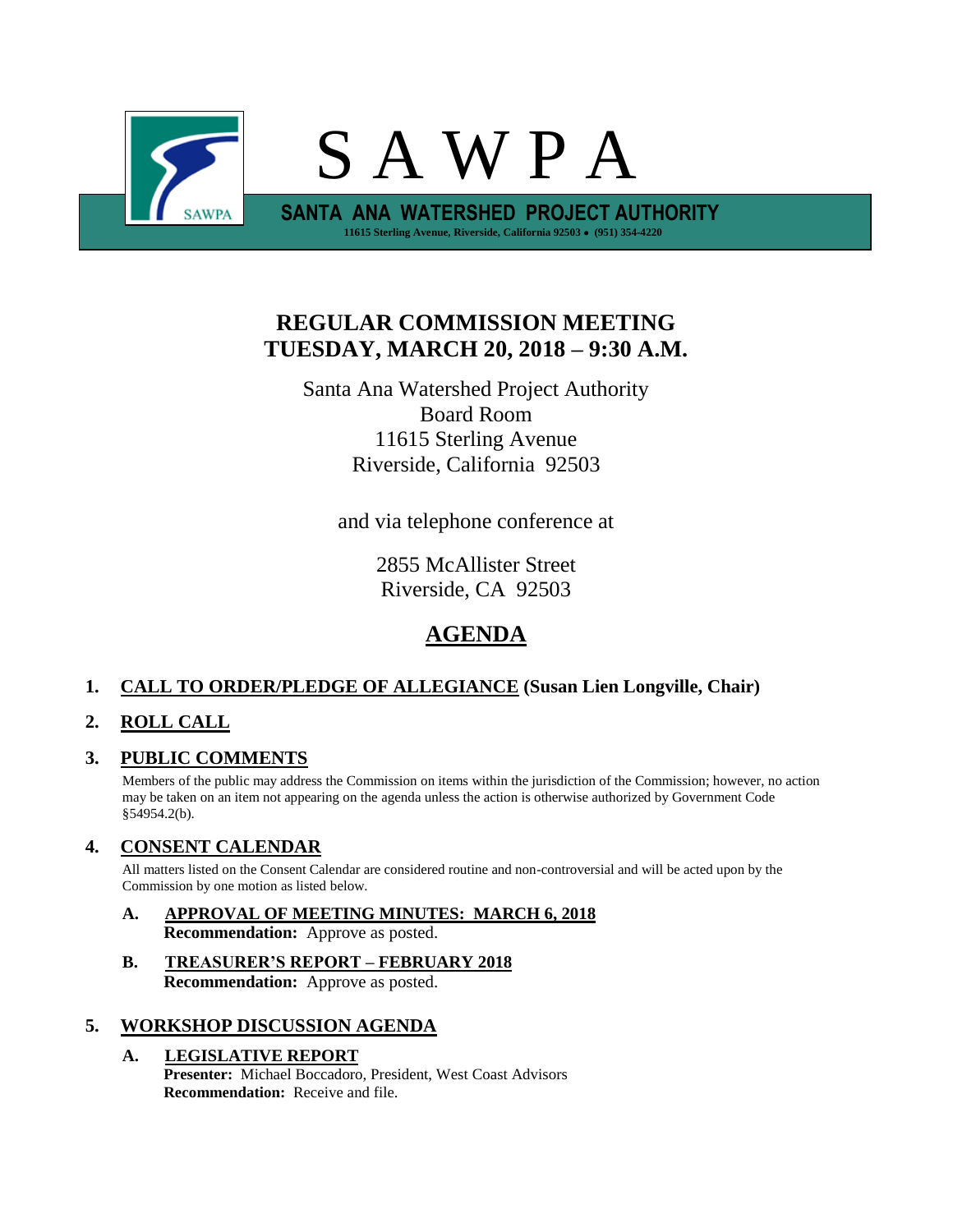SAWPA Commission Regular Meeting Agenda March 20, 2018 Page 2

### **6. NEW BUSINESS**

- **A. 2019 OWOW CONFERENCE (CM#2018.34) Presenter:** Rich Haller **Recommendation:** Authorize the development of the 2019 OWOW State of the Santa Ana River Watershed Conference.
- **7. INFORMATIONAL REPORTS Recommendation:** Receive for information.
	- **A. CASH TRANSACTIONS REPORT – JANUARY 2018 Presenter:** Karen Williams
	- **B. INTER-FUND BORROWING – JANUARY 2018 (CM#2018.31) Presenter:** Karen Williams
	- **C. PERFORMANCE INDICATORS/FINANCIAL REPORTING – JANUARY 2018 (CM#2018.32) Presenter:** Karen Williams
	- **D. BUDGET VS ACTUAL VARIANCE REPORT – FYE 2018 SECOND QUARTER - ENDING DECEMBER 31, 2017 (CM#2017.33) Presenter:** Karen Williams
	- **E. FINANCIAL REPORT FOR THE SECOND QUARTER ENDING DECEMBER 31, 2017**
		- Inland Empire Brine Line
		- SAWPA
		- **Presenter:** Karen Williams
	- **F. GENERAL MANAGER REPORT**
	- **G. STATE LEGISLATIVE REPORT Presenter:** Rich Haller
	- **H. CHAIR'S COMMENTS/REPORT**
	- **I. COMMISSIONERS' COMMENTS**
	- **J. COMMISSIONERS' REQUEST FOR FUTURE AGENDA ITEMS**

#### **8. CLOSED SESSION**

**A. CONFERENCE WITH LEGAL COUNSEL – EXISTING LITIGATION PURSUANT TO GOVERNMENT CODE SECTION 54956.9(d)(1)**

Name of Case: Spiniello Companies v. Charles King Company, Inc., Santa Ana Watershed Project Authority, The Ohio Casualty Insurance Company (Superior Court of Los Angeles BC616589)

**B. PURSUANT TO GOVERNMENT CODE SECTION 54957.6 – CONFERENCE WITH LABOR NEGOTIATOR**

SAWPA Designated Representative: General Manager Richard E. Haller Non-Represented Employees: All SAWPA employees